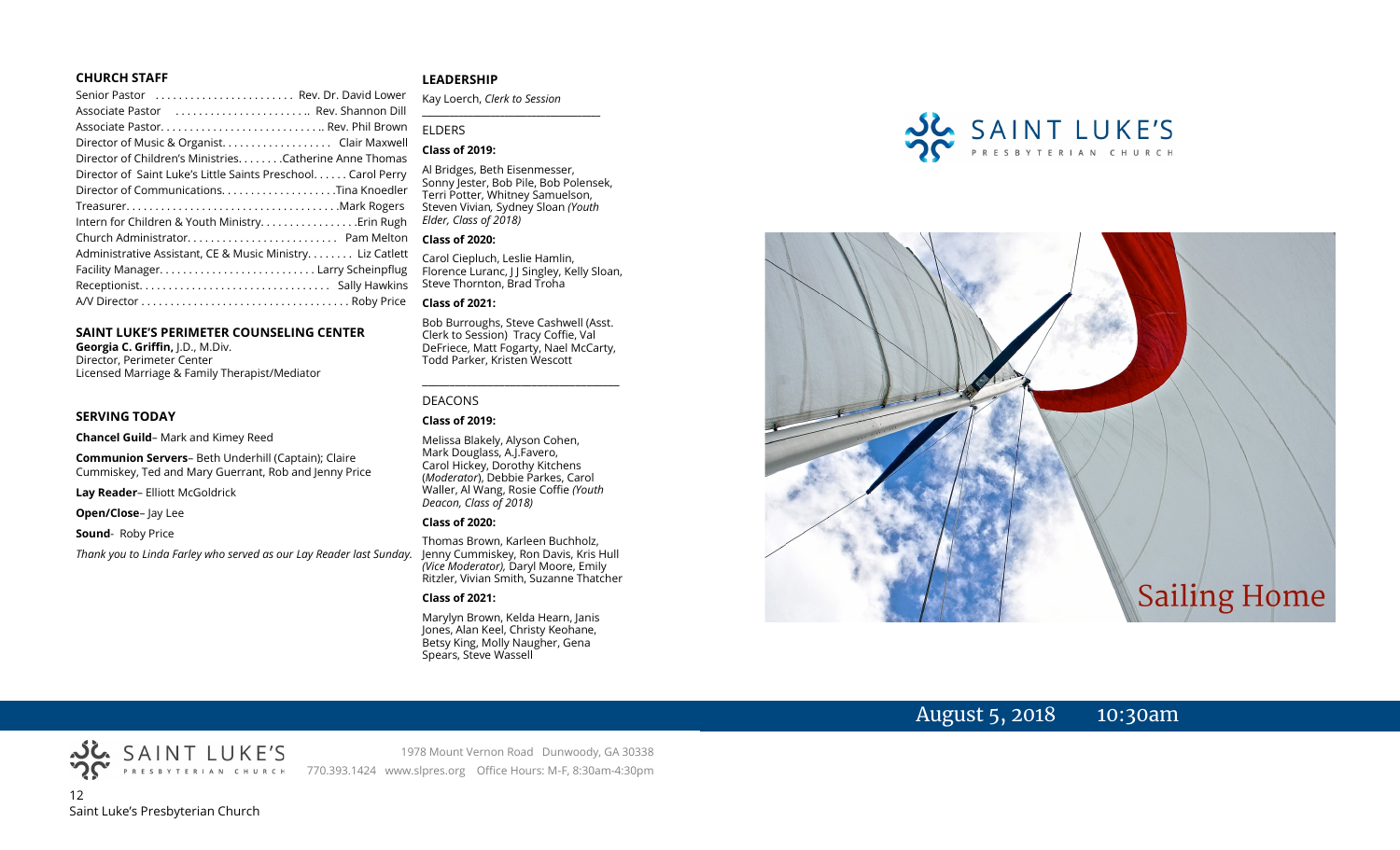

1978 Mount Vernon Road • Dunwoody, Georgia 30338 770.393.1424 • www.slpres.org

### **August 5, 2018**

Eleventh Sunday after Pentecost

#### **Liturgical Color:** White

*Liturgical colors can orient us to the season of the church year and help to engage the sense of sight in worship. White is used to denote Communion Sunday.*

## **SUNDAY SCHEDULE**

8:30am Chapel Communion Service 9:30am Sunday School 10:30am Sanctuary Worship Service *Nursery available at all services and Sunday School.* 

## MISSION

Responding to God's call and empowered by the Holy Spirit, we invite all to join us in knowing, serving, and sharing Jesus Christ here and around the world.

## VISION

To be a beacon of faith, hope, and love– every member an active disciple in Christ's ministry.

## **WELCOME, GUESTS!**

We are delighted you are worshipping with us.

**DURING** the Welcome, please print the requested information on the Friendship Pad and pass the Friendship Pad down the pew.

**AFTER** the worship service, please join us outside the Sanctuary where our Pastors or a church officer will be available to answer questions and provide you with a loaf of freshly-baked bread.

**FOR MORE** information about our programs, ministries or membership, please contact one of our Pastors at 770.393.1424, or visit our website: slpres.org.

## **THAT ALL MAY WORSHIP**

**ASSISTIVE** A hearing loop is  $\mathcal{D}_{\mathrm{r}}$ accessible by switching hearing aids to T-coil. Also, large print hymnals and back cushions are available. Please contact an usher for further assistance.

**CHILDREN** are a precious part of

our church family, and we welcome them in worship. Worship notebooks and tactile activities are available on the blue Worship Carts in the back of the sanctuary for preschool and elementary ages. Each week, children are invited to walk up for an age-appropriate message during "Tell Us Our Story." After that time, they may remain in worship, go to Faithful Friends (K-2nd) or go to child care (PreK and younger).

#### **SCHOOL SUPPLIES FOR FAMILY PROMISE!**

As you shop with Back to School sales, you might consider picking up a few items for the children in Family Promise. Since kids of many ages enter the program at different times of the year, we'd like to stock the Day Center here at Saint Luke's with the things those kids will be needing for homework and other assignments. Please drop items in the marked bin in our main lobby between now and Sunday, August 5 – which is our annual Blessing of the Backpacks during both worship services. Copies of the wish list are outside the drop off bin in the lobby and can be found on the front page of the Saint Luke's website.

#### **PRESBYTERIAN WOMEN (PW)**

**REGISTRATION—** On Sundays, August 12, 19 and 26, PW will have a registration table in the lobby. Presbyterian Women (PW) is a group that meets monthly for Bible study and mission-oriented projects. We hope you will plan to join us at one of our three monthly circle meetings beginning September 10 and 11.

- 2nd Monday Morning Circle, 9:30am (childcare available)
- 2nd Monday Night Circle at 7:30pm
- 2nd Tuesday Morning Circle, 9:30am

This year the Bible study will be "Cloud of Witnesses-God's Promise: I Am With You" by Amy Poling Sutherlun. Stop by our table in the lobby for more information and to register. There is a cost for the study materials; so bring your checkbook. Contact PW Moderator Sandra DuBois (sandradubois@bellsouth.net) if you have any questions. Don't miss this special opportunity to study and grow spiritually with other women at Saint Luke's!

#### **FEAST THIS FALL: ALL TOGETHER NOW!**

If you've spent much time at Saint Luke's you know that we're at our best when we're together! There's more energy, more laughter, and more discovery. Our amazing church family already "gets" how we depend upon each other, even across generations, to learn about and live out our calling as followers of Christ - so it seems natural to extend this strength to our Wednesday evening Feast programming for Fall 2018. Each week's program has been carefully selected to help us create stronger connections and dig deeper in our faith. We'll be announcing the complete line-up that includes several special presenters and events soon but rest assured that ALL ages will be truly engaged each week. Of course, child care will be available for little ones…but all are welcome! Chef Quentin will be back in the kitchen, so you can also look forward to delicious dinner and fellowship as usual. Come and see the Holy Spirit at work within ALL of us!

**REALM, TIME TO LOG IN - You can now** access realm here: [https://onrealm.org,](https://onrealm.org) or by going to the member login tab at the top of our website. If you are a previous user of the former system you should be able to log in using the same credentials as before: your primary email account and your password. (Some previous passwords may not have the correct amount of digits and may need to be reset.) If you don't remember your password you can use the password reset function that is present on the login screen. If you have difficulty or if you are a 1<sup>st</sup> time user of our online services then send an email to [realm@slpres.org](mailto:realm@slpres.org) and someone will respond and help you.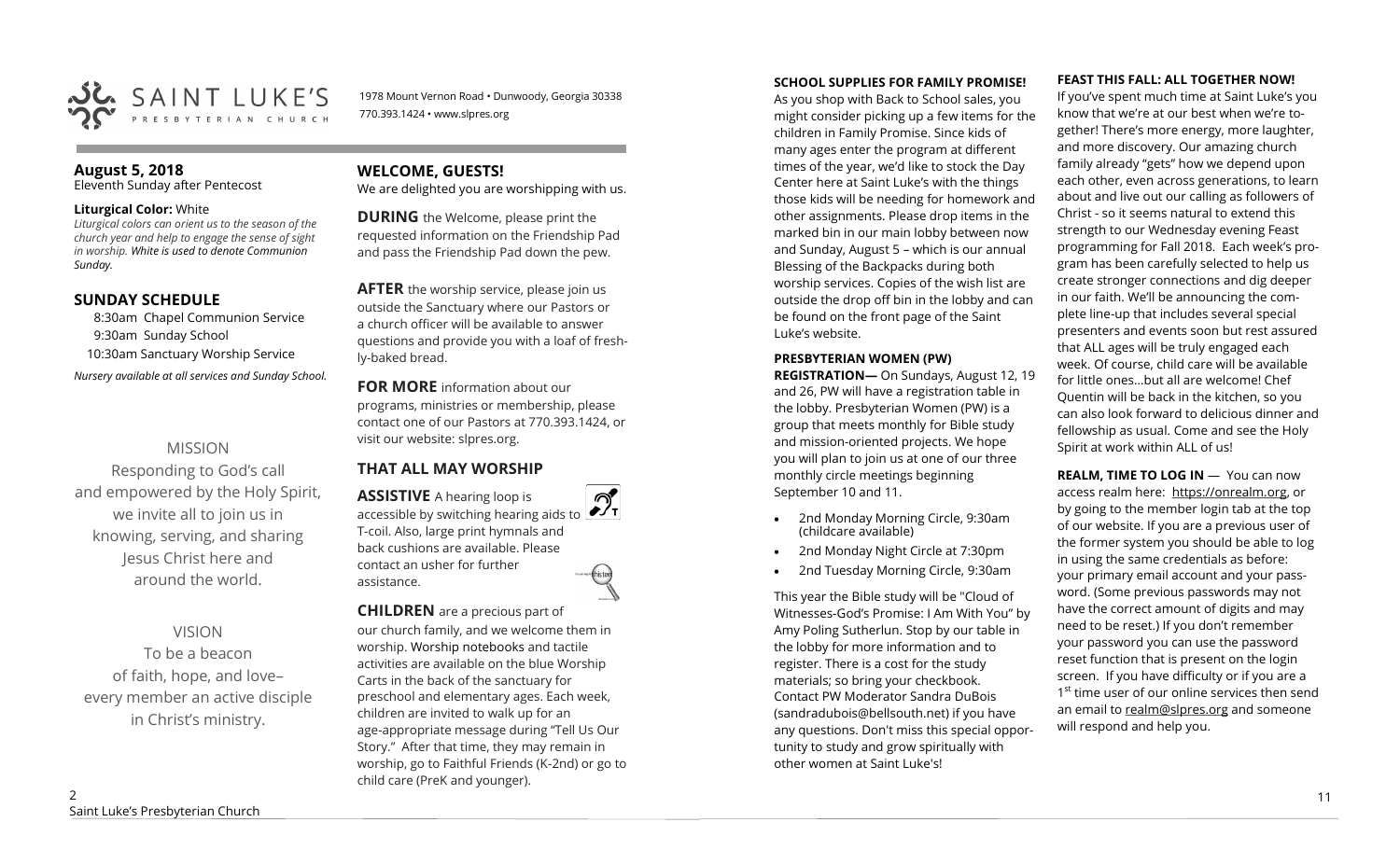# YOUTH MINISTRY

**Phil Brown philbrown@slpres.org / 770.393.1424 ext. 238**   $\_$  ,  $\_$  ,  $\_$  ,  $\_$  ,  $\_$  ,  $\_$  ,  $\_$  ,  $\_$  ,  $\_$  ,  $\_$  ,  $\_$  ,  $\_$  ,  $\_$  ,  $\_$  ,  $\_$  ,  $\_$  ,  $\_$  ,  $\_$  ,  $\_$  ,  $\_$  ,  $\_$  ,  $\_$  ,  $\_$  ,  $\_$  ,  $\_$  ,  $\_$  ,  $\_$  ,  $\_$  ,  $\_$  ,  $\_$  ,  $\_$  ,  $\_$  ,  $\_$  ,  $\_$  ,  $\_$  ,  $\_$  ,  $\_$  ,

## **HERE'S WHAT'S COMING UP IN YOUTH MINISTRY:**

## **SUNDAY SCHOOL**

Today, August 5 and then next Sunday, August 12.

# MUSIC MINISTRY

**Clair Maxwell clairmaxwell@slpres.org / 770.393.1424 ext. 227**   $\_$  , and the set of the set of the set of the set of the set of the set of the set of the set of the set of the set of the set of the set of the set of the set of the set of the set of the set of the set of the set of th

## **WEDNESDAY, AUGUST 22**

Festival Ringers and Chancel Choir resume rehearsal, 6:30pm and 7:30pm, respectively.

## **WEDNESDAY, SEPTEMBER 19**

Cherub and Westminster choirs resume, both at 5pm. Cherub Choir meets in Room 203 and Westminster Choir meets in the Choir Room.

## **In Preparation for Worship**

"When the early Christians used a boat as a symbol for the church, it was never a rowboat; it was always a sailboat. That is because on the day of Pentecost, with "a sound like the rush of a violent wind" (Acts 2:1), Jesus' promise of power became a reality and drew those who believed in him into a different way of living. For these early Christians, church was a God-powered, God-led, God-resourced adventure....

As they felt the wind of the Spirit begin to blow around them that day, they raised their sails sand began the process of learning how to become sailors."

 *- Joan Gray, Sailboat Church*

# **Gathering Prayer**

**Prelude** My Song Is Love Unknown *arr. Donald Busarow* 

## **Chiming of the Hour**

## **Welcome and Announcements**

*If you are new to Saint Luke's today, welcome, we are so glad you are here! We have a gift of fresh bread we would love to give to you as a token of our gratitude. Please introduce yourself after worship to receive your welcome gift.*

*Please take the time now to fill out the Friendship Pads situated at the end of each pew. Write down your names and pass the pad down the pew, so that you may greet your pew neighbors by name and that we may know you are here.*

## **Call to Worship\***

- Leader: Come, all you whose souls thirst for the living God.
- **People: We come in search of help and hope.**
- Leader: Come, you who are acquainted with grief and oppression.
- **People: We come bearing our doubts, our wounds, and our fears.**
- Leader: Come, you who are in need of good news.
- **People: We come in search of joy, truth, and light.**
- Leader: Come and find refuge in God your rock and redeemer.
- **People: Let us praise the One who is our help and hope.**

**Opening Hymn #5\*** God the Sculptor of the Mountains

## **Call to Confession\***

Leader: The Lord be with you. **People: And also with you.** Leader: Let us pray.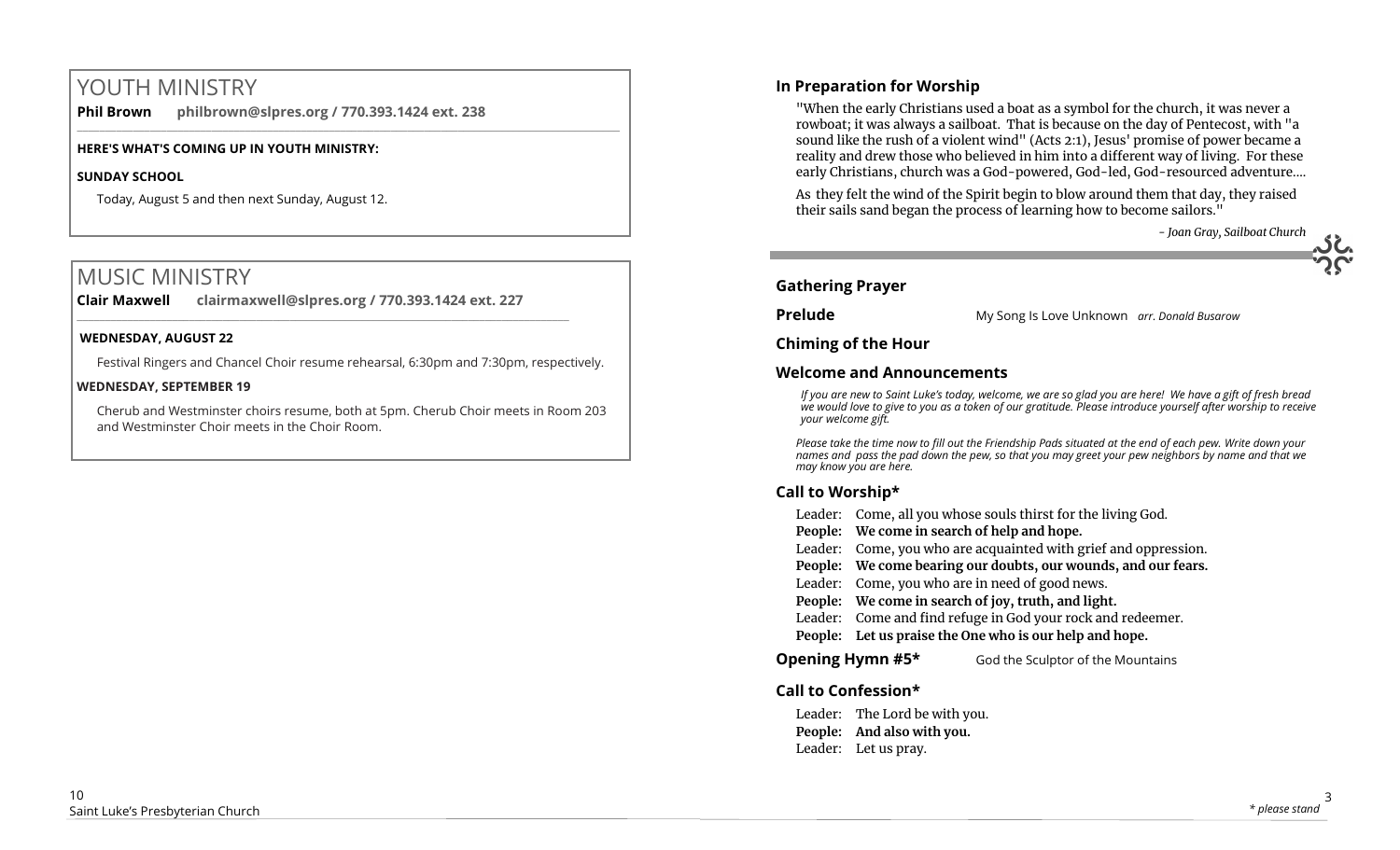## **Prayer of Confession\***

**Merciful God, so often we chart our own course, and try to row our way, with all our might, to where we want to go. Yet you have shown in Jesus Christ, the light of the world, that faith in you is the way, the truth, and the life. Have mercy on our self-reliance. Help us believe in you and trust in the ways you guide us. You have shown in the Holy Spirit a holy power by which we can be moved and guided. Help us to put down our oars and hoist a sail, knit of prayers, to be directed and propelled by you to the place of promise where you are always leading us. Hear now the silent prayers on our hearts…***(Silence is kept for personal reflection.)*

Leader: Lord, in your mercy. **People: Hear our prayer. Amen.**

## **Assurance of Forgiveness\***

**Song of Praise #288\*** Spirit of the Living God

**Spirit of the living God, fall afresh on me. Spirit of the living God, fall afresh on me. Melt me, mold me, fill me, use me. Spirit of the living God, fall afresh on me.**

## **Passing the Peace of Christ\***

Leader: May the peace of Christ be with you. **People: And also with you.** 

## **Prayer for Illumination Example 20 and Service 20 and Service 20 and Service 20 and Service 20 and Service 20 and Service 20 and Service 20 and Service 20 and Service 20 and Service 20 and Service 20 and Service 20 and**

#### **Scripture Reading** Jeremiah 29:1-14, *pages 687-688 of the Old Testament*

Leader: The Word of the Lord. **People: Thanks be to God.** 

**Tell Us Our Story** Blessing of the Backpacks **Blue Shannon Dill** Blue Backpacks **Shannon Dill** 

*After Tell Us Our Story, parents may walk children 3 and younger to their classrooms in Sheppard Hall. Pre-K, 1st and 2nd graders may gather in the narthex, make a nametag, and follow your teacher up to The Harbor for a series of "Whirl" videos.*

**Duet Constant Constant Constant Constant Constant Constant Public Property Constant Public Property Constant Public Public Public Public Public Public Public Public Public Public Public Public Public Public Public Publi** 

# S P L A S H ! CHILDREN'S MINISTRIES

**Catherine Anne Thomas cathomas@slpres.org / 770.393.1424 ext. 228 \_\_\_\_\_\_\_\_\_\_\_\_\_\_\_\_\_\_\_\_\_\_\_\_\_\_\_\_\_\_\_\_\_\_\_\_\_\_\_\_\_\_\_\_\_\_\_\_\_\_\_\_\_\_\_\_\_\_\_\_\_\_\_\_\_\_\_\_\_\_\_\_\_\_\_\_\_\_\_\_\_\_\_\_\_\_\_\_\_\_\_\_\_\_\_\_\_\_\_\_\_\_\_\_\_\_** 

#### **SUMMER SUNDAY SCHOOL FOR CHILDREN**

Ages 3 through Kindergarten will meet in Room 120 today, August 5 and then August 12 for a series entitled, "God Helps Me"! 1st grade through 5th grade will prepare for "Are you Smarter than a 5th Grader?" with our House to House Adult Education Class. On August 12 the children will take on the parents in a competition showdown.

#### **WE NEED YOU!**

Yes, that's right. Leading children is a fun way to share faith with the younger members of our church family. We know you're busy. That's why we get enough adults in each class to "job share", which allows you to coordinate your own schedule with your class teaching partners. And if you're scheduled and something comes up, we can still make it work. You get all the appreciation with none of the guilt! You don't have to be an expert on Bible stories, either. We have the lessons planned and prepared. You just might learn something, too!

*Needs vary by class; for more information – or to reserve your spot – please reach out to [cathomas@slpres.org.](mailto:cathomas@slpres.org)*

#### **EYEWITNESS TO THE NEW TESTAMENT**

Make plans now to attend this much anticipated event! Sunday, August 26 from 9:30am-10:15am. This is the same day as our pancake breakfast and the unveiling of our new New Testament Bible timeline. Choose your part in the church lobby.

#### **NEW WAYS TO WORSHIP!**

Worship activities aren't just for kids...many of us are more engaged in listening when our hands are busy. That's why we have brand-new worship carts parked outside the sanctuary filled to the brim with all kinds of ways to make our SLPC family feel closer to God. Pick from clipboards with blank paper, worship-related coloring sheets, mazes & puzzles, crayons, seasonal materials, and lots of fidget and manipulative toys. Special thanks to the worship committee for funding this important project!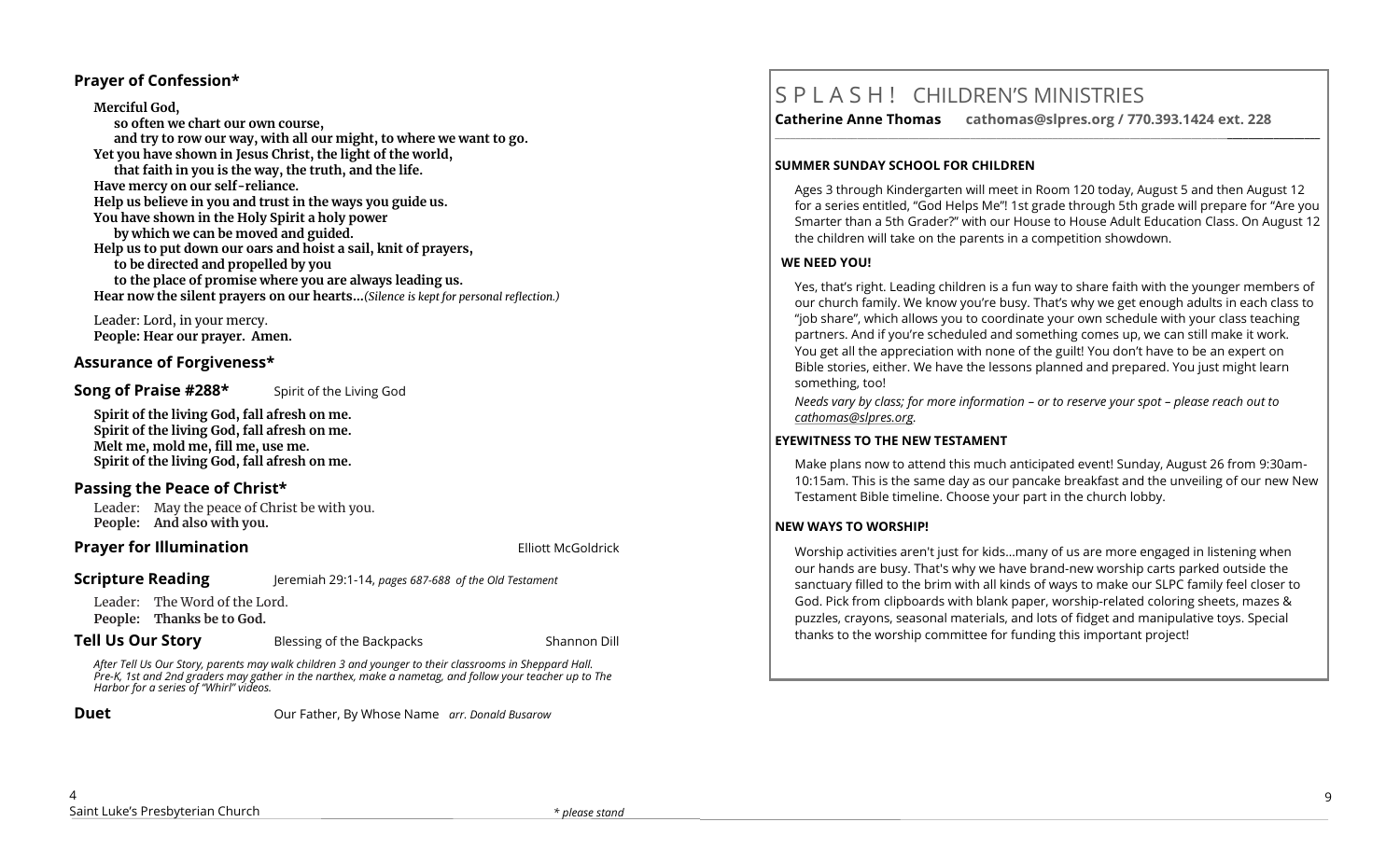# ADULT MINISTRY

**Shannon Dill shannondill@slpres.org / 770.393.1424 ext. 229**   $\_$  ,  $\_$  ,  $\_$  ,  $\_$  ,  $\_$  ,  $\_$  ,  $\_$  ,  $\_$  ,  $\_$  ,  $\_$  ,  $\_$  ,  $\_$  ,  $\_$  ,  $\_$  ,  $\_$  ,  $\_$  ,  $\_$  ,  $\_$  ,  $\_$ 

## **ADULT SUNDAY SCHOOL**

Individual classes have begun. Please see the website for a full description of each class. (http://slpres.org/program-ministries/adult-ministry/sunday-school)

Faith Foundations: Room 232 House to House: Room 203 Seasons of the Spirit: Room 231/233 Soul Food: Room 234/236

Summer schedule for each adult education class is noted below:

Faith Foundations meets all summer. House to House will resume on August 5. Seasons of the Spirit will meet all summer. Soul Food will resume on August 26.

## **FRIDAY MORNING MEN'S BIBLE STUDY**

Fellowship and Bible study every Friday from 6:40-8am in the Parlor with Dan Joyce.

## **BIBLE STUDY: "WAYFARERS"**

Come join David, Shannon or Phil as this week's preacher leads a study of the scripture for the upcoming Sunday's worship. Meet on Wednesdays at 10am in the church library.

## **LOVE DOES WOMEN'S GROUP**

This group will resume for fall beginning on Thursday, August 9, 7:30pm-9:30pm. Location to be announced shortly. Newcomers are very welcome and please feel free to contact Shannon Dill with any questions, shannondill@slpres.org. The group generally meets the second Thursday of the month. The book, *Everybody, Always: Becoming Love in a World Full of Setbacks and Difficult People* by Bob Goff provides the framework for lively conversation. Hope to see you there!

| Sermon                                                                                                                                                                                                                                                                                                                                                                                                                                                                                                                                                                                                                                                                                                                                                                                                                                                                                                                                                                                                                                                                                                                                                      | "Sailing Back Home"                    | David Lower |
|-------------------------------------------------------------------------------------------------------------------------------------------------------------------------------------------------------------------------------------------------------------------------------------------------------------------------------------------------------------------------------------------------------------------------------------------------------------------------------------------------------------------------------------------------------------------------------------------------------------------------------------------------------------------------------------------------------------------------------------------------------------------------------------------------------------------------------------------------------------------------------------------------------------------------------------------------------------------------------------------------------------------------------------------------------------------------------------------------------------------------------------------------------------|----------------------------------------|-------------|
| Hymn #494*                                                                                                                                                                                                                                                                                                                                                                                                                                                                                                                                                                                                                                                                                                                                                                                                                                                                                                                                                                                                                                                                                                                                                  | Jesus, Thou Joy of Loving Hearts       |             |
| Affirmation of Faith*                                                                                                                                                                                                                                                                                                                                                                                                                                                                                                                                                                                                                                                                                                                                                                                                                                                                                                                                                                                                                                                                                                                                       | from A Brief Statement of Faith (1983) |             |
| We trust in God the Holy Spirit, everywhere the giver and renewer of life.<br>The Spirit justifies us by grace through faith,<br>sets us free to accept ourselves and to love God and neighbor,<br>and binds us together with all believers in the one body of Christ, the Church.<br>The same Spirit who inspired the prophets and apostles<br>rules our faith and life in Christ through Scripture,<br>engages us through the Word proclaimed,<br>claims us in the waters of baptism,<br>feeds us with the bread of life and the cup of salvation,<br>and calls women and men to all ministries of the church.<br>In a broken and fearful world the Spirit gives us courage to pray without ceasing,<br>to witness among all peoples to Christ as Lord and Savior,<br>to unmask idolatries in Church and culture,<br>to hear the voices of peoples long silenced,<br>and to work with others for justice, freedom, and peace.<br>In gratitude to God, empowered by the Spirit,<br>we strive to serve Christ in our daily tasks and to live holy and joyful lives,<br>even as we watch for God's new heaven and new earth,<br>praying, "Come, Lord Jesus!" |                                        |             |

## **Prayers of the People**

## **The Lord's Prayer**

**Our Father, who art in heaven, hallowed be thy Name, thy kingdom come, thy will be done, on earth as it is in heaven. Give us this day our daily bread; and forgive us our debts, as we forgive our debtors; and lead us not into temptation, but deliver us from evil. For thine is the kingdom, and the power, and the glory, forever. Amen.**